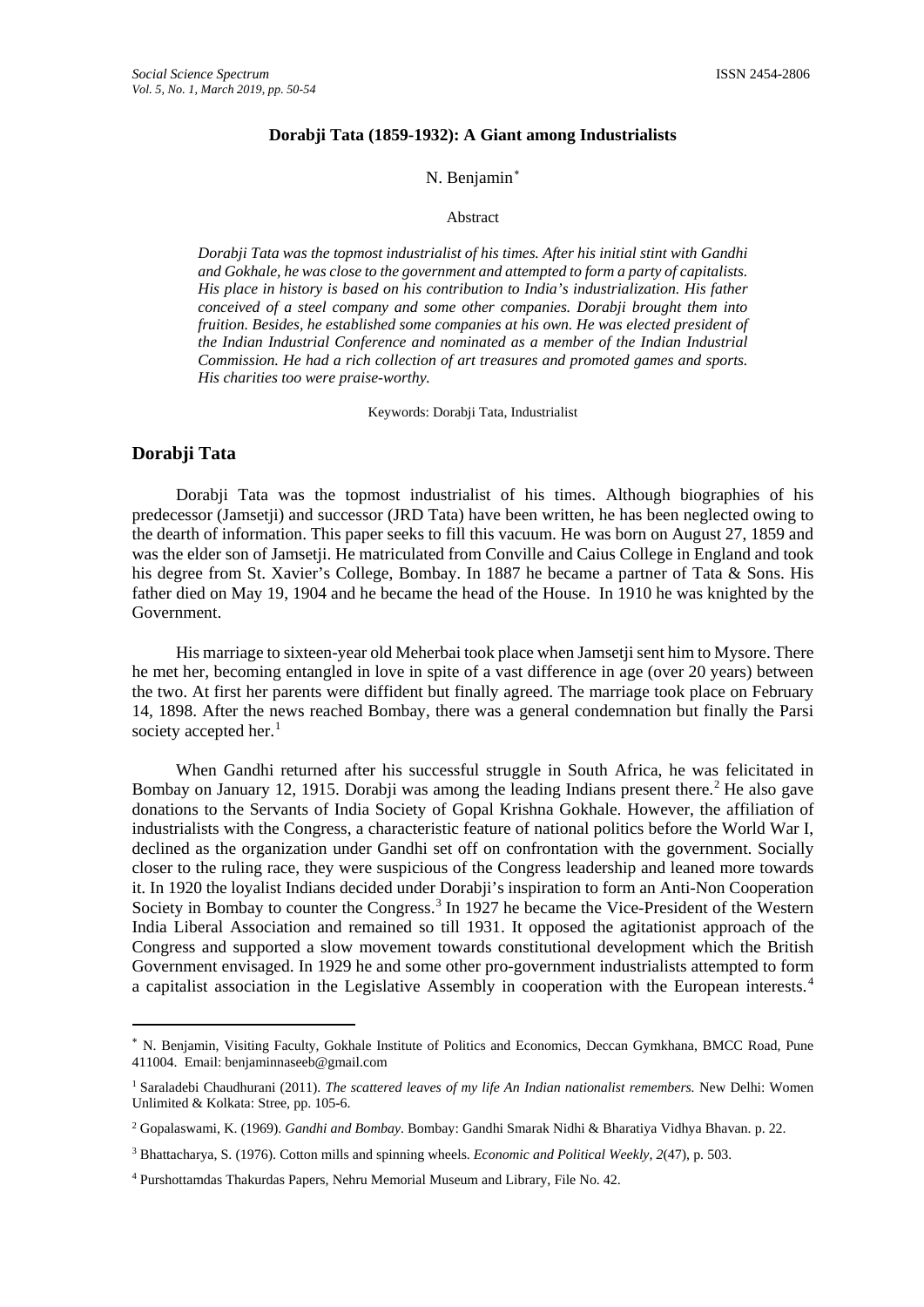There were a **s**eries of strikes in 1928 and 1929 in the mills of Bombay. There were strikes in Tata Iron & Steel Company, Jamshedpur too. The left dominance in the labour movement was also rising. Dorabji's ill-fated move to form a party of the capitalists was provoked by these events.

# **I. Contribution to India's industrialization[5](#page-1-0)**

Dorabii's principal contribution to nation-building was in the sphere of industrialization. Jamsetji had conceived the idea of establishing a steel plant but Dorabji implemented the idea and piloted the company. The Tata Iron & Steel Company was registered on August 26, 1907 after the death of Jamsetji in 1904 and it first manufactured steel in 1912. In 1924 it faced a financial crisis. The Imperial Bank of India, its banker, insisted on additional security in respect of advances already made to the company. As the latter was not able to comply, Dorabji pledged his personal fortune and his wife's jewellery. This was unprecedented that for a public limited company personal wealth was placed at stake. The Company survived the crisis and celebrated its Silver Jubilee in 1932-33.

Although Jamsetji mooted the generation of hydro-electricity, Tata Hydro–Electric Power Supply Company was floated on November 7, 1910 and Andhra Valley Power Supply Company in August 1916. Tata Power Company was incorporated on September 18, 1919. In 1923 the three companies made agreements with the Bombay Electric and Suburban Transport Undertaking and Great Indian Peninsula Railway Company for the supply of electricity to them. While opening the electrical works, Dorabji said, "… in no other hydraulic scheme storage on such a gigantic scale has been attempted.... we shall ultimately pass through our pipes a quantity of water equal to the flow of the Thames for seven months of the year…."[6](#page-1-1) Describing them before the Institution of Civil Engineers, London, J.B. Joyner pointed out that they were notable for several reasons. They were the largest of many similar hydro-electric works that have been constructed during the last ten or twenty years, taking into consideration the great head used combined with the large discharge of water. The former was equal to about five times the height of the cross of St. Paul's, and the latter is greater than the summer flow of the Thames during five months. The works were also the first to store water for power for use during about three-fourths of the year.<sup>[7](#page-1-2)</sup> Jamsetji had dreamt of establishing a hotel comparable to the best in the world. The Taj Mahal Hotel was the result. He died on May 19 and the hotel was opened to the public on October 1, 1904. However, its history by Tata Economic Consultancy Services, Mumbai incorrectly states that the date of opening is not known. It continues to be one of the most luxurious hotels in the orient.

Apart from contributing to the success of these and other companies of Jamsetji, Dorabji established companies at his own. One of them was Tata Mills which was the largest cotton mill company projected in Bombay. It was to be electrically driven throughout which was a pioneering endeavour. It was registered on February 24, 1913. *The Indian Textile Journal* reported, "All that is modern, up-to-date, and substantial" was to be introduced in the mill.<sup>[8](#page-1-3)</sup> However, the outbreak of the World War I upset his calculations. Obtaining machinery was both difficult and expensive. There was a growing Japanese competition. The company became a fledgling enterprise. Tata Oil Mills was registered on December 10, 1917 with great fanfare. It introduced 'Hamam' soaps and '501' bar soaps. Though the market accepted them, the Company's prospects remained bleak. In sharp contrast to them, the New India Assurance Company was an impressive success. Registered on July 23, 1919, it became the largest insurance company in India. It began with fire underwriting and expanded its activities. It covered life insurance in 1929.

Dorabji launched the Tata Construction Company in 1920 for construction work. This undertaking was different from the regular activities of the Tatas. He hoped to obtain orders from the

 $\overline{a}$ 

<span id="page-1-0"></span><sup>5</sup> Unless otherwise stated, this section is based on N. Benjamin, *Chronology of the House of Tata* (unpublished).

<span id="page-1-1"></span><sup>6</sup> *The Indian Textile Journal*, July 1916, Vol. 26, No. 316, p. 147.

<span id="page-1-2"></span><sup>7</sup> "What water-power could do for India," *Ibid.,* April 1919, Vol. 29, No. 343, p. 104.

<span id="page-1-3"></span><sup>8</sup> "New cotton mills in Bombay," *Ibid.*, March 1913, Vol. 24, No. 270, p. 147.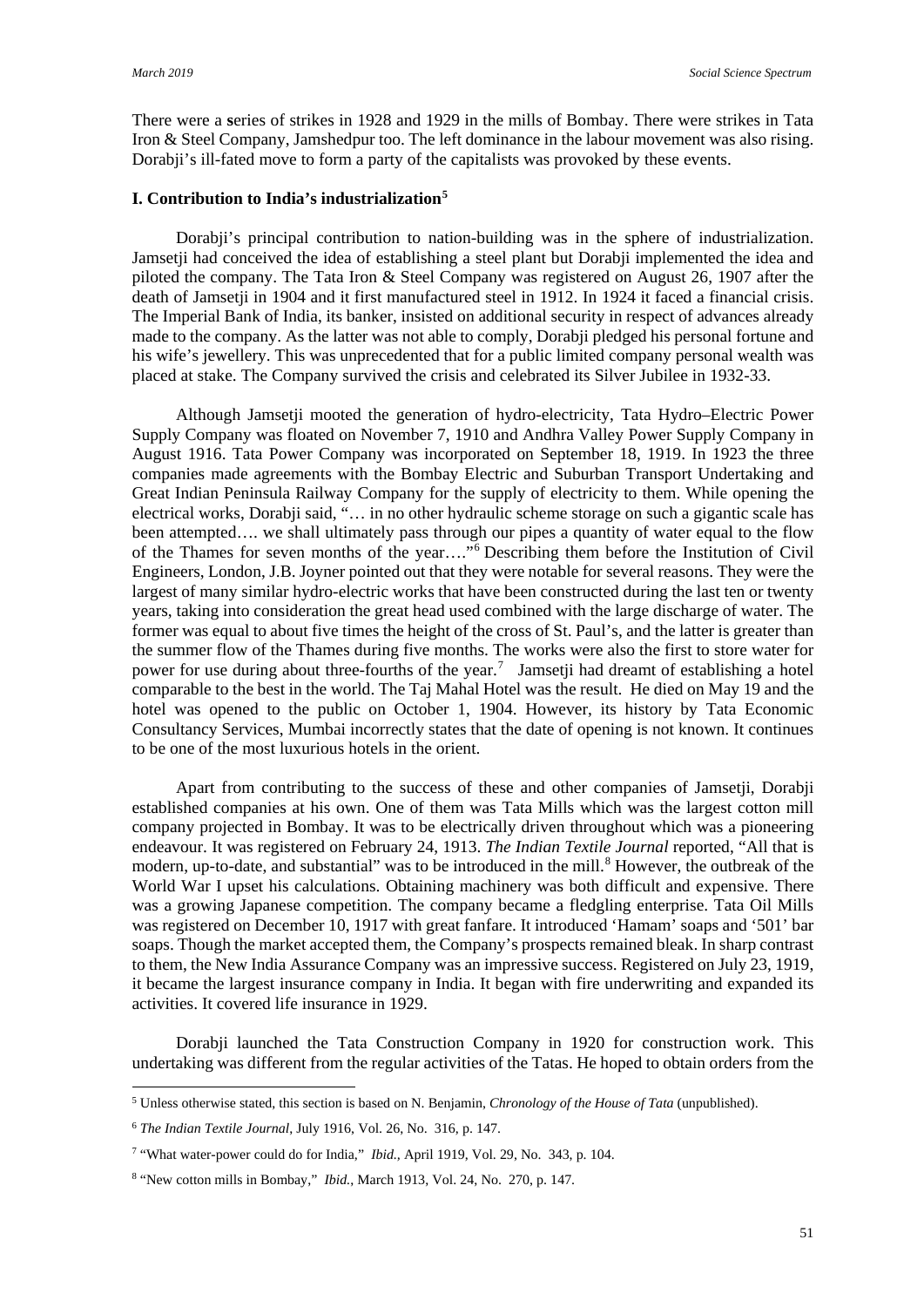governments and municipalities. Since it was a boom time, he purchased machinery at high prices. The Company did not obtain the anticipated orders. Costly machinery remained idle and Walchand Hirachand, another industrialist, took it over.<sup>[9](#page-2-0)</sup>

Dorabji launched some other companies. Tata Industrial Bank failed and finally merged with the Central Bank of India. But a pioneering effort was made in 1930 when Tata Sons accepted the air mail scheme of linking Karachi to Bombay.

Overall, while Dorabji steered Jamsetji's companies remarkably well, his own companies did not fare well and for reasons beyond his control. What is notable is that he sought to develop technical manpower which is a pre-requisite for industrial development. His eminence as an industrialist was recognized when he was elected the president of the Eleventh Indian Industrial Conference held in Bombay on December 24-25, 1915. In his presidential address he stressed the need for the spread of technical education and for mobilization of capital for investment. He said, "May I take this opportunity of appealing to the Indian public to pay more attention to industrial matters than it has done hitherto?" He exhorted the audience, "I strongly commend to this conference and all friends of industrial advancement, the great importance and utility of holding exhibitions and starting industrial museums in as many cities as possible, to demonstrate to the public the vast possibilities of a combination of science and industry." He concluded, "I have chosen the path of industrial development because I am passionately convinced that it is to our industrial progress that we must look for the future regeneration of India." He also presented a paper entitled "The Japanese industrial invasion" for discussion in the conference which dealt with the tough competition which the Indian industries faced by the Japanese imports.<sup>[10](#page-2-1)</sup> The Conference passed some resolutions for the industrial development of India which dealt with the need to spread technical education, government's assistance for industry, need to provide industrial finance, etc.

An honour came to him in 1916 when the Government of India appointed the Indian Industrial Commission. He was its only Indian member. The Commission submitted its report in 1918. It dealt with the industrial economy of India and made recommendations for its growth.

### **II. Lover of games and sports**

 $\overline{a}$ 

Presiding in a meeting at the Parsi Gymkhana in 1919, Dorabji admitted, "I would assure you that I have always taken a greater pride in being called a sportsman than in anything else. Only the other day at Mahabaleshwar I was talking to a friend at Government House and I told him that I would much rather be the president of the Maylebone Cricket Club than be the Viceroy of India, and that I would much prefer to be on the managing Committee of the M.C.C. than in the Executive Council of the Governor. And that I value more highly the distinction of being an honorary member of the M.C.C. than any other honour." He added that sports had been a sort of a fetish with him all his life and that he well remembered the occasions years ago when his father asked him the number of bales of cotton that they had stripped. He was always at a loss to give the exact number from memory and would ask to be allowed to refer to the books. But when his father asked him how many centuries W.G. Grace had made and what was the year in which he last made a century, he was ready with figures from memory. $11$ 

He visualized the genesis of the Indian Olympic Movement. In 1893 he instituted the formation of an athletic association of high schools in Bombay with the help of the school principals. It was the first of its kind in India. He helped develop sports consciousness in the country. During his business travels abroad, he noticed the importance of sports in other countries and he wanted India to imbibe

<span id="page-2-0"></span><sup>9</sup> Khanolkar, G. D. (1969). *Walchand Hirachand: Man, his times and achievements.* Bombay: Walchand & Company.

<span id="page-2-1"></span><sup>10</sup> *Report of the eleventh Indian Industrial Conference held at Bombay on the 24th & 25th December 1915* (Amraoti: Indian Industrial Conference, 1916), pp. 16-35 & 1-22.

<span id="page-2-2"></span><sup>&</sup>lt;sup>11</sup> Letter to the Editor by Rustam B. Paymaster, *The Bombay Chronicle*, June 6, 1932.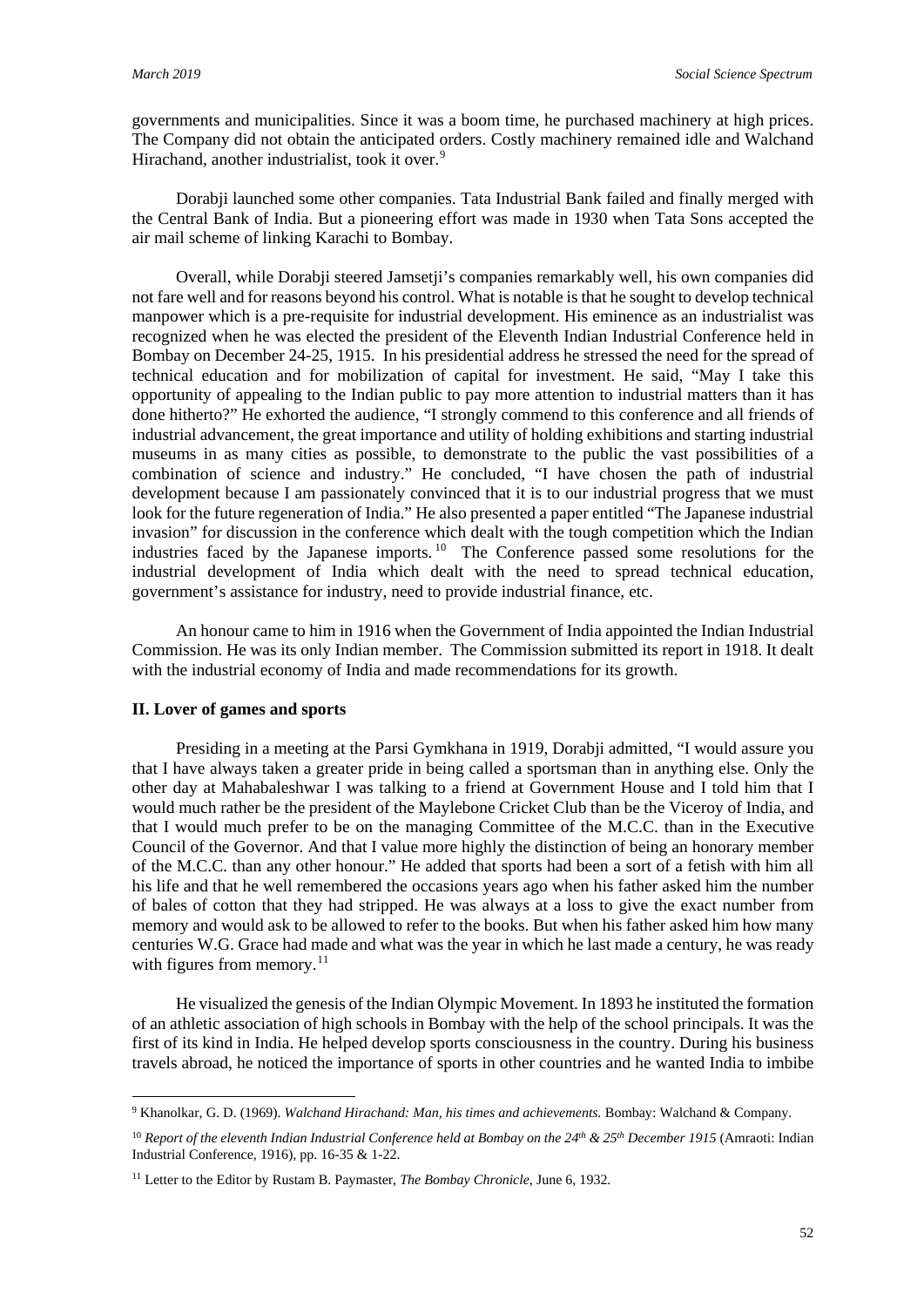interest in sports. At his own initiative, he got together a squad of four athletes and two wrestlers to represent India in Antwerp Olympics in 1920. He paid for the expenses of their trip. His efforts led to the formation of an Indian Olympic Association. He helped to form Provincial Olympic Association and to conduct provincial level competitions. At his own expense, he sent Dr. A. Noehren, then Director of the YMCA, to visit every nook and corner of the country and generate enthusiasm for sports in general and athletics in particular. It was due to such pioneering efforts that I.O.A. was formed in India in 1920s. Dorabji was unanimously elected its first President and remained so till his death. He paid for the expenses of the Indian contingent for the Eight Olympic Games in Paris in 1924.<sup>[12](#page-3-0)</sup>

## **III. His other interests**

In 1932 he endowed a fund for research on blood diseases which led to research projects in Copenhagen, New York and Paris. He established Lady Meherbai D. Tata Education Trust and Lady Tata Memorial Trust on April 9, and registered Sir Dorabji Tata Trust on March 11, 1932. It was then the largest private trust in India. He made donations to the Indian Institute of Science, Bangalore. Many institutions benefitted from his generosity.

He had an impressive collection of art treasures. They included curios like wedgewood pottery, porcelain and Bohemian vases, Chinese amber, jade, ivory, lacquer and cloisonne objects, jasper, turquoise, lapis lazuli, crystal and coral objects, Japanese porcelain, ivory, metalware and laquer objects, etc. At a time when most Indian art collectors were interested in western arts, he took interest in oriental arts. The dagger with horse hilt, steel blade with golden handle, seventeenth century Mughal objects, model of Raja Birbal's house (Mahal-i-Ilahi at Fatehpur Sikri), etc., were in his collection. Add to these, ritual objects like gilt bronze images of Buddhist deities, etc., from Nepal and Tibet.[13](#page-3-1) He had oil paintings like Jamsetjee Tata by Edwin A. Ward (1889), Children's Party by H. Schwiering, The world and the cloister by E. Rau French, Hay-cart and oxen by S. Bisbing, Pets by Edward Merk, Perseus slaying the Gorgon Medusa by Luca Gicordana, Salome dancing before Herod by Gerard Hoet, Portrait of Meherbai by John Lavery, etc. Among the water colours mention may be made of Landscape by J. Constable, River scene at sunset by H. Harpignies, Sketches by J. Constable, Sea fight and Battle scene (both by Ercole Graziani). These lists are illustrative and not exhaustive. These are masterpieces of exceptional merit. Today his art treasures are a prized possession of Chhtrapati Shivaji Maharaj Vastu Sangrahalaya, Mumbai.

Dorabji was the owner of the Jubilee diamond which is the sixth largest diamond of the world. Weighing about 239 carats, it is about twice the size of the Koh-i-nur. He purchased it in 1920 for Rs. eight lakhs. He gave it to Meherbai who became the owner of the largest privately owned diamond of the world. He also toyed with the idea of presenting it to King-Emperor George V (1910- 36) on behalf of the British Empire. But this proposal did not find favour with most Indians. After his death it came into the possession of the Trust set up by him.<sup>[14](#page-3-2)</sup>

## **IV. His passing away**

l

With his health deteriorating, he left for Europe. He was keen that his funeral ceremony should not be ostentatious. He was considerate to his domestic helpers. He set aside Rs. 5000/- for the benefit of his servants and other employees in the Esplanade House, Mumbai where he lived and also his

<span id="page-3-0"></span><sup>12</sup> Nawaz B. Mody, *Enduring legacy: Parsis of the 20th century.* Vol. 4 (Mumbai: Author, 2005), p. 1048.

<span id="page-3-1"></span><sup>13</sup> Pratapaditya Poddar (ed.), Compiled from *East meets west: A selection of Asian and European art from the Tata collection in the Chhtrapati Shivaji Maharaj Vastu Sangrahalaya.* Mumbai: Marg Publications.

<span id="page-3-2"></span><sup>14</sup> For details of the diamond, see Benjamin, N. (2004). The Jubilee Diamond of Dorabji Jamsetji Tata. *The Bombay Explorer*, No. 43, December 2004, pp. 28-32.